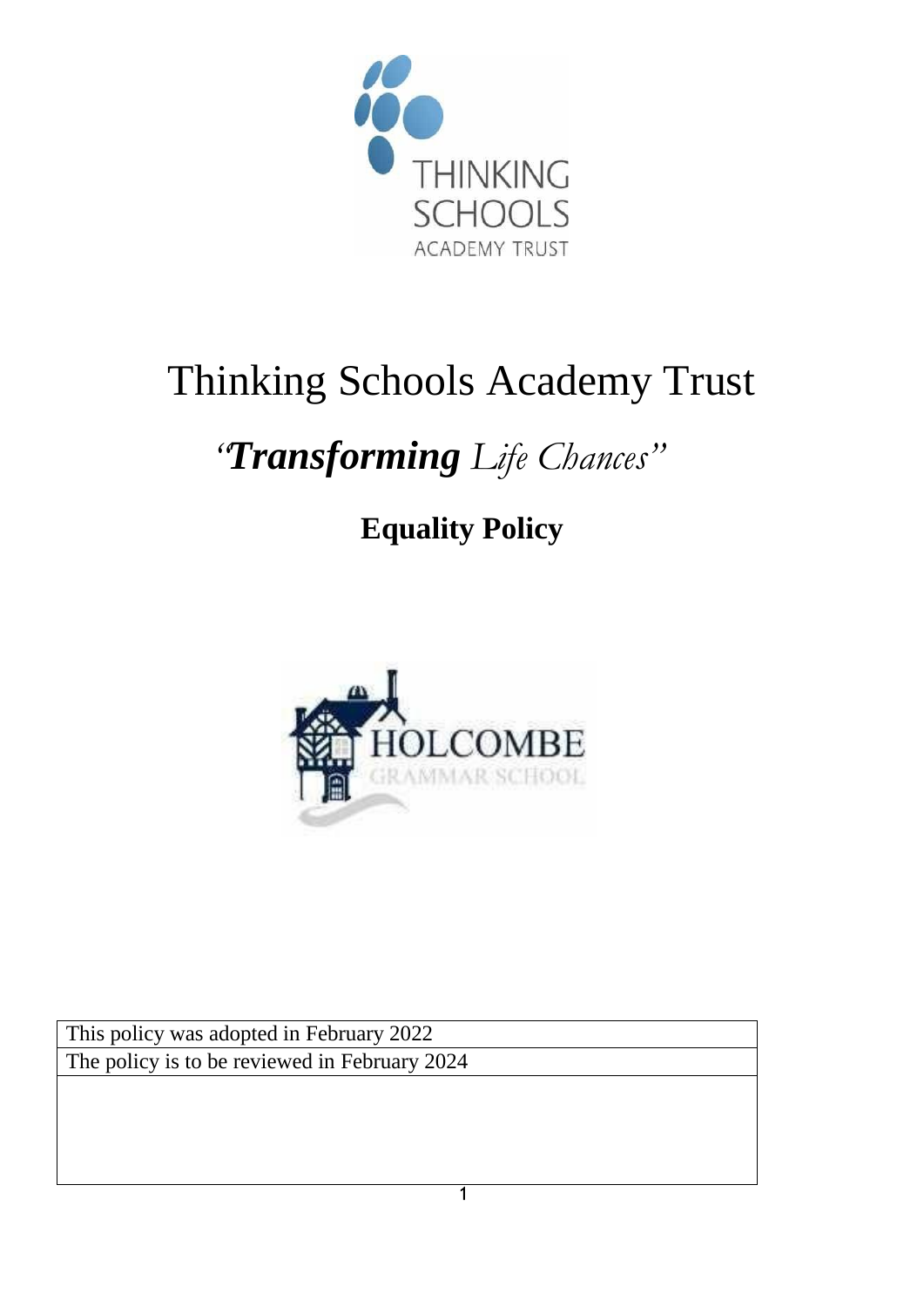#### **1. Introduction**

The Academy's within the Thinking Schools Academy Trust are inclusive and focus on the wellbeing and progress of every child. They view all members of the community as equal.

The trust is committed to being an inclusive educator and employer by enabling all students and employees, to utilise the same facilities, take part in the same activities and experiences, regardless of whether or not they are disabled, whatever their ethnicity, culture, religious affiliation, national origin, national status, gender or sexual orientation.

The Trust believes that the Equality Act provides a framework to support our commitment to valuing diversity, tackling discrimination, promoting equality and fostering good relationships between people. It also ensures that we continue to tackle issues of disadvantage and underachievement of different groups.

All organisations have a statutory obligation and a regulatory requirement to be inclusive. The Trust has a moral obligation to embed a diverse and inclusive culture for all our students and Employees. The trust operates on principles of fairness, transparency and equality of all opportunities for all students and Employees.

This Policy sets out how the Trust and Holcombe Grammar School meet the two specific duties within the "Equality Act".

The Public Sector Equality Duty to:

- o Eliminate unlawful discrimination, harassment and victimisation
- o Advance equality of opportunity between different groups
- o Foster good relations between different groups

Two Specific Duties:

- o To publish information to show compliance with equality duty
- o Publish Equality objectives at least every 4 years, which are specific and measurable.

#### **2. Adoption**

This procedure was adopted by the Governing Body on September 2021 and supersedes any previous Equality Policy.

This policy will be reviewed by the Governing Body every 4 years or earlier if there is a need. The School Actions (Section 6) and School Objectives (Section7) will be reviewed annually.

#### **3. Thinking Schools Academy Trust 6 Principles**

#### **Principle 1: All learners are of equal value**

• Whether or not they are disabled, whatever their ethnicity, culture, religious affiliation, national origin, national status, gender or sexual orientation

#### **Principle 2: We recognise and respect diversity**

- Disability, so that reasonable adjustments are made
- Ethnicity, so that different cultural backgrounds and experiences of prejudice are recognised
- Gender, so that the different needs and experiences of girls and boys, women and men and any other gender identities are recognised.

#### **Principle 3: We foster positive attitudes and relationships, and a shared sense of cohesion and belonging**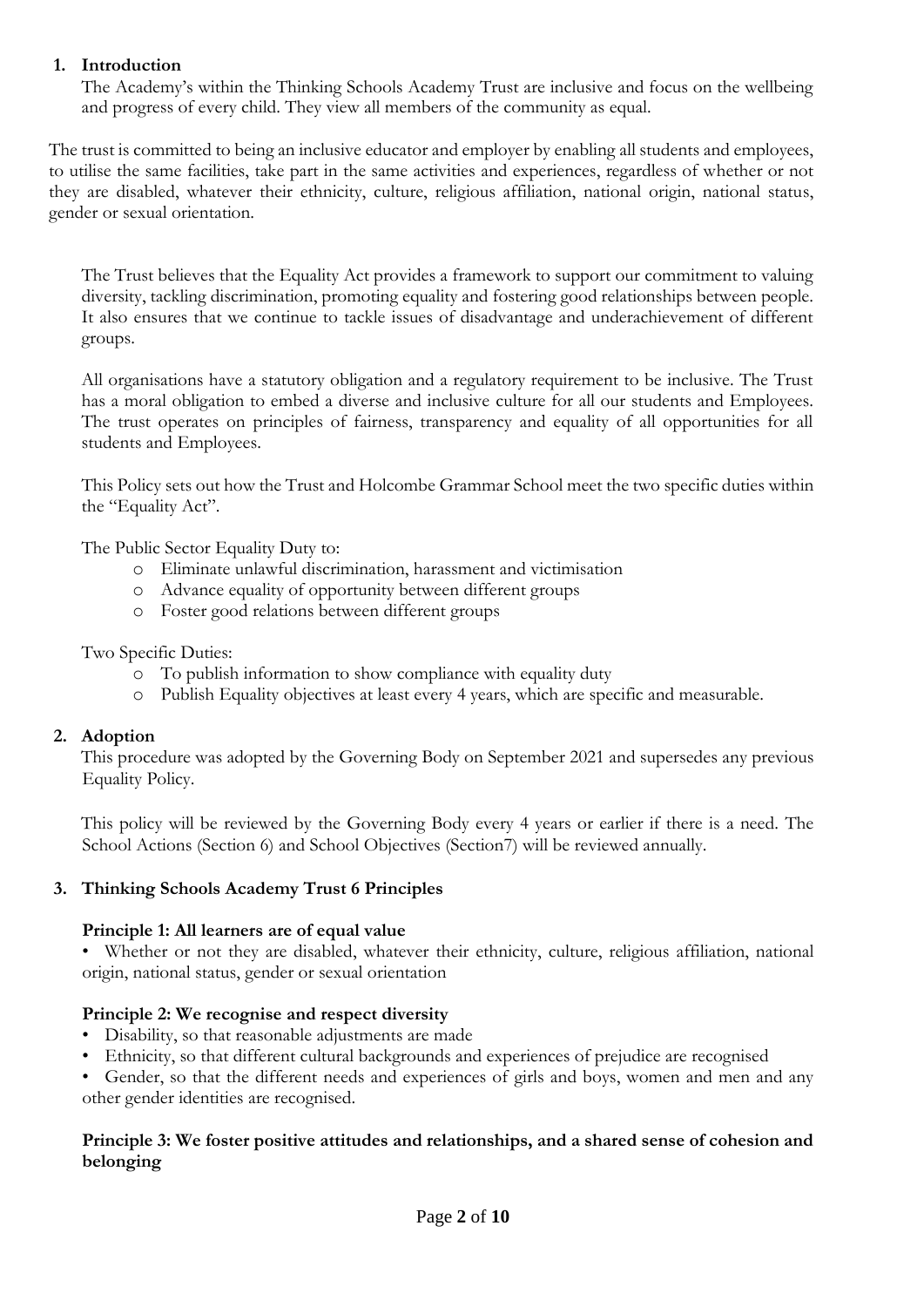- Positive attitudes towards disabled people, good relations between disabled and non-disabled people, and an absence of harassment of disabled people
- Positive interaction, good relations and dialogue between groups and communities different from each other in terms of ethnicity, culture, religious affiliation, national origin or national status, and an absence of prejudice-related bullying and incidents
- Mutual respect and good relations between boys, girls, women, men and any other gender identities and an absence of sexual harassment

#### **Principle 4: Policies and procedures should benefit all employees and potential employees, for example in recruitment and promotion, and in continuing professional development:**

• Whether or not they are disabled, whatever their ethnicity, culture, religious affiliation, national origin, national status, gender or sexual orientation

#### **Principle 5: We aim to reduce and remove inequalities and barriers that already exist, and take opportunities to maximise positive impacts by reducing and removing inequalities and barriers that may already exist between:**

- Disabled and non-disabled people
- People of different ethnic, cultural and religious backgrounds
- Girls and boys, women and men and any other gender identities and LGBTQ+

**Principle 6: We intend that our policies and activities should benefit society as a whole, both locally and nationally, by fostering greater social cohesion, and greater participation in public life of:** 

- Disabled people as well as non-disabled
- People of a wide range of ethnic, cultural and religious backgrounds
- Both women and men, girls and boys and LGBTQ+

#### **4. Equality Statement**

a) In accordance with Trust and Academy ethos and values we respect the equal human rights of all our students, educate them about equality and respect the equal rights of our staff and other members of the school community.

b) Where appropriate we assess ("Equality Impact Assessment"- see Appendix 1 ) specific projects or processes, school practices, policies, procedures and provision and implement all necessary resulting actions in relation to: ethnicity, religion or belief, socio-economic background, gender and gender identity, disability, sexual orientation, and age.

c) We promote community cohesion at Academy, local, national and global levels, comparing our school community to its local and national context and implementing all necessary actions in relation to: ethnicity, religion or belief, and socio-economic background.

#### **5. Responsibilities**

**The Local Governing Body** has a duty to promote equality of opportunity and eliminate discrimination. The Governing Body are responsible for recognising the importance of inclusion and promoting the operation of an inclusive school. Functionally, the governing body discharges this responsibility through the Headteacher and Senior Leadership Team. A named Governor works with SLT to ensure equality duties, up-to-date polices, and any required plans are put into place.

Governing bodies must ensure inclusion is embedded within their own practice, and be dedicated to improving and developing their own self-awareness and ways to mitigate bias in their own behaviours.

The Headteacher & SLT promotes equality and eliminates discrimination by:

• raising awareness of all the duties within the whole school community;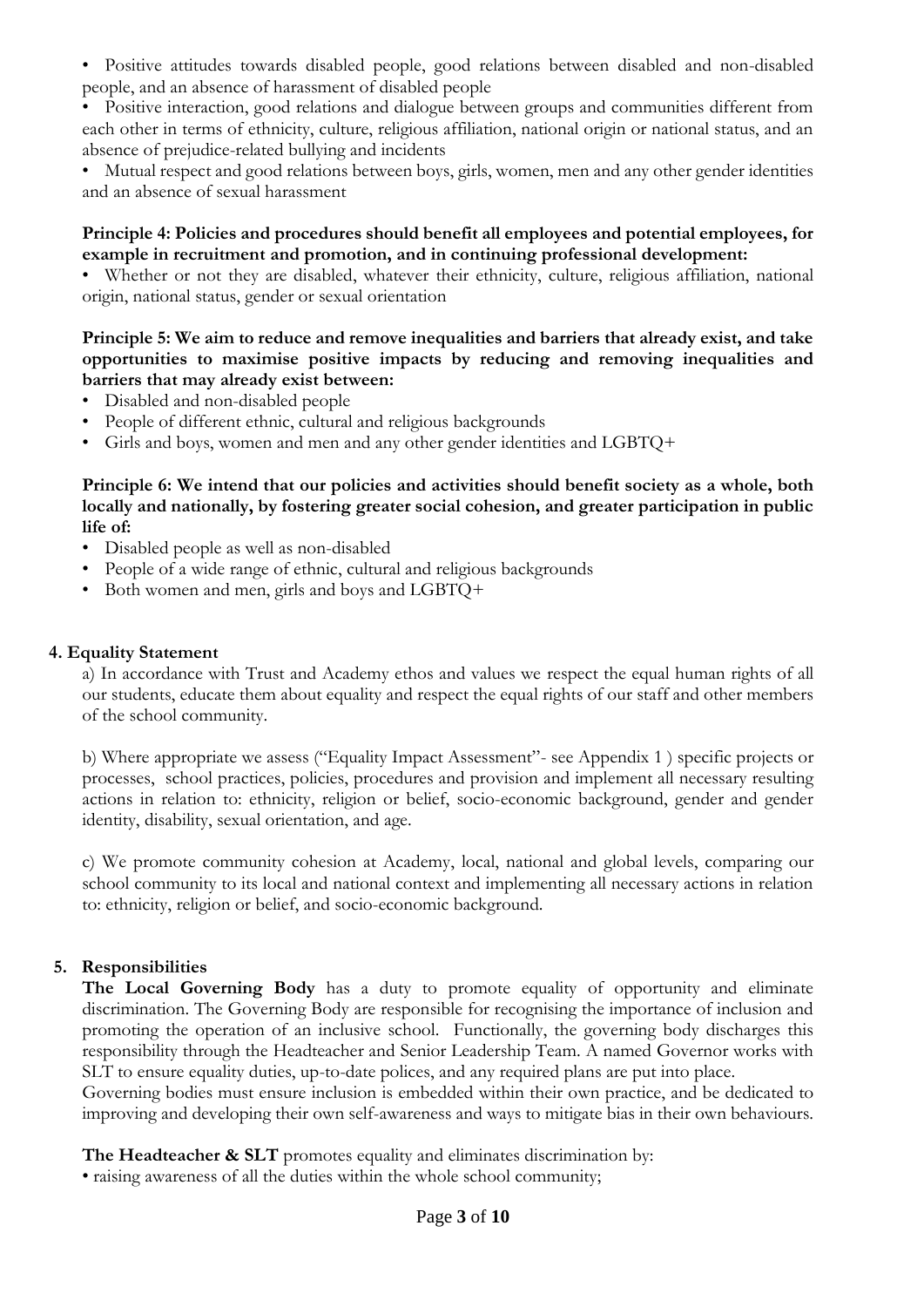• ensuring understanding of the broad legal definition of disability;

• Sensitively encouraging declaration of protected characteristics by children and young people, parents/carers, staff and other users of the school;

• ensuring that action plans are undertaken for all protected characteristics;

• ensuring that the principles of relevance, proportionality, reasonable adjustment and positive action are applied appropriately.

• providing appropriate training for staff, Governors and other members of the school community;

• monitor the outcomes and impact of provisions, criteria and practices on all groups, and respond with appropriate actions;

• In the event of expectations not being met, ensuring action is taken in accordance with the status of those involved.

#### **6. Action Holcombe Grammar is taking to: Eliminate unlawful discrimination, harassment and victimisation, Advance equality of opportunity between different groups and Foster good relations between different groups**

#### **a) Pupils' attainment and progress**

This school expects the highest possible standards. Staff have high expectations of all pupils and continually challenges them to reach higher standards. The school recognises and values all forms of achievement. We monitor and analyse pupil performance by ethnicity, gender, disability and special educational need and social background. Any disparities which are identified will be addressed through targeted interventions.

#### **b) The quality of provision - teaching and learning**

All staff ensures the classroom is an inclusive environment in which pupils feel all contributions are valued. Positive steps are taken to include students who may otherwise be marginalized. We take account of students' experiences and starting points and are responsive to pupil's different learning styles.

Student grouping is planned and varied to reflect the requirements of learners and their social development needs. Allocations to teaching groups are be kept under continual review and analysed by ethnicity, gender and background.

Staff will use a range of methods and strategies to assess pupil progress. Assessments are analysed for gender, cultural and social bias, and take account of access issues, e.g. print size.

#### **c) The quality of provision - curriculum and other activities**

This school provides an appropriate curriculum for pupils of all backgrounds. We monitor and evaluate its effectiveness through target setting and attainment analysis. All students participate in the mainstream curriculum of the school.

The curriculum builds on students starting points and is differentiated appropriately to cater to the needs of:

- students learning English as an additional language
- students from minority ethnic groups, including Gypsies and Travellers
- students who are gifted and talented
- students with special educational needs
- students with a disability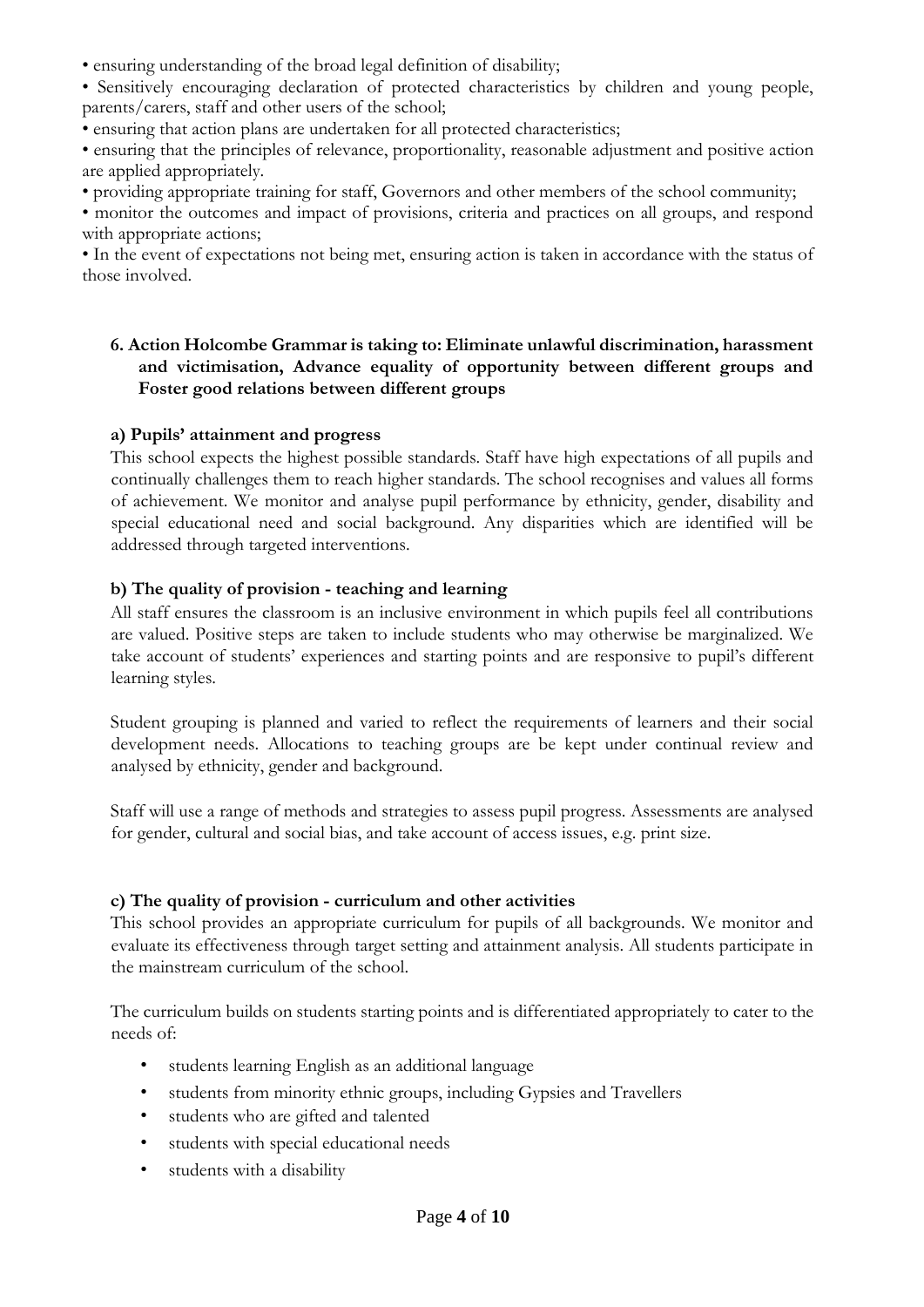- students who are in public care
- students who are at risk of disaffection and exclusion
- lesbian, gay or questioning young people

Each area of the curriculum is planned to incorporate the principles of equality and to promote positive attitudes to diversity. All subjects contribute to the spiritual, moral, social, and cultural development of pupils. The content of the curriculum reflects and exemplifies diversity. It encourages pupils to explore bias and to challenge prejudice and stereotypes.

Extra-curricular activities and special events e.g. school productions, cater for the interests and capabilities of all pupils and take account of parental preferences related to religion and culture.

#### **d) The quality of provision – guidance and support**

We actively model good personal and community relations and recognise diversity as a positive feature of the school. All staff are expected to foster a positive atmosphere of mutual respect and trust among young people from all ethnic groups; a diversity of background and identities and from a range of abilities regardless of their starting points. Staff challenge stereotypes and empower students to support each other in being critically aware of concepts of fairness, enabling them to detect bias and challenge inequalities.

Our pastoral support takes account of religious, cultural, ethnic and identity differences, special educational needs, disability and the experiences and needs of Traveller pupils, refugees and asylum seekers' children. The school provides appropriate support for students learning English as an additional language.

We expect work experience providers to demonstrate their commitment to equality, including all protected characteristics.

Victims of harassment and bullying are given appropriate support. The perpetrators are dealt with in line with school policy and are provided with relevant support to consider and modify their behaviour.

#### **e) Behaviour and Attendance**

This school expects high standards of behaviour from all students, appropriate for their developmental level.

We have procedures for disciplining pupils and managing behaviour that are fair and applied equally to all. We work in line with the United Nations Convention on the Rights of the Child, fully committing to all principles, with specific reference to:

- **Article 28(right to education**), which states that "discipline in schools must respect their dignity and their rights".
- **Article 2(non-discrimination**), which states that "this applies to every child whatever their ethnicity, sex, religion, language, abilities or any other status, whatever their family background", and
- **Article 3(best interests of the child**), whereby decisions are made with the best interests of the children involved as our highest priority.

All staff are expected to operate consistent systems of rewards and consequences. It is recognised that cultural background and disability may impact upon understanding of certain behaviours. Our school takes this into account when dealing with incidents of unacceptable behaviour, and education around acceptability. Clear procedures are in place so that all forms of bullying and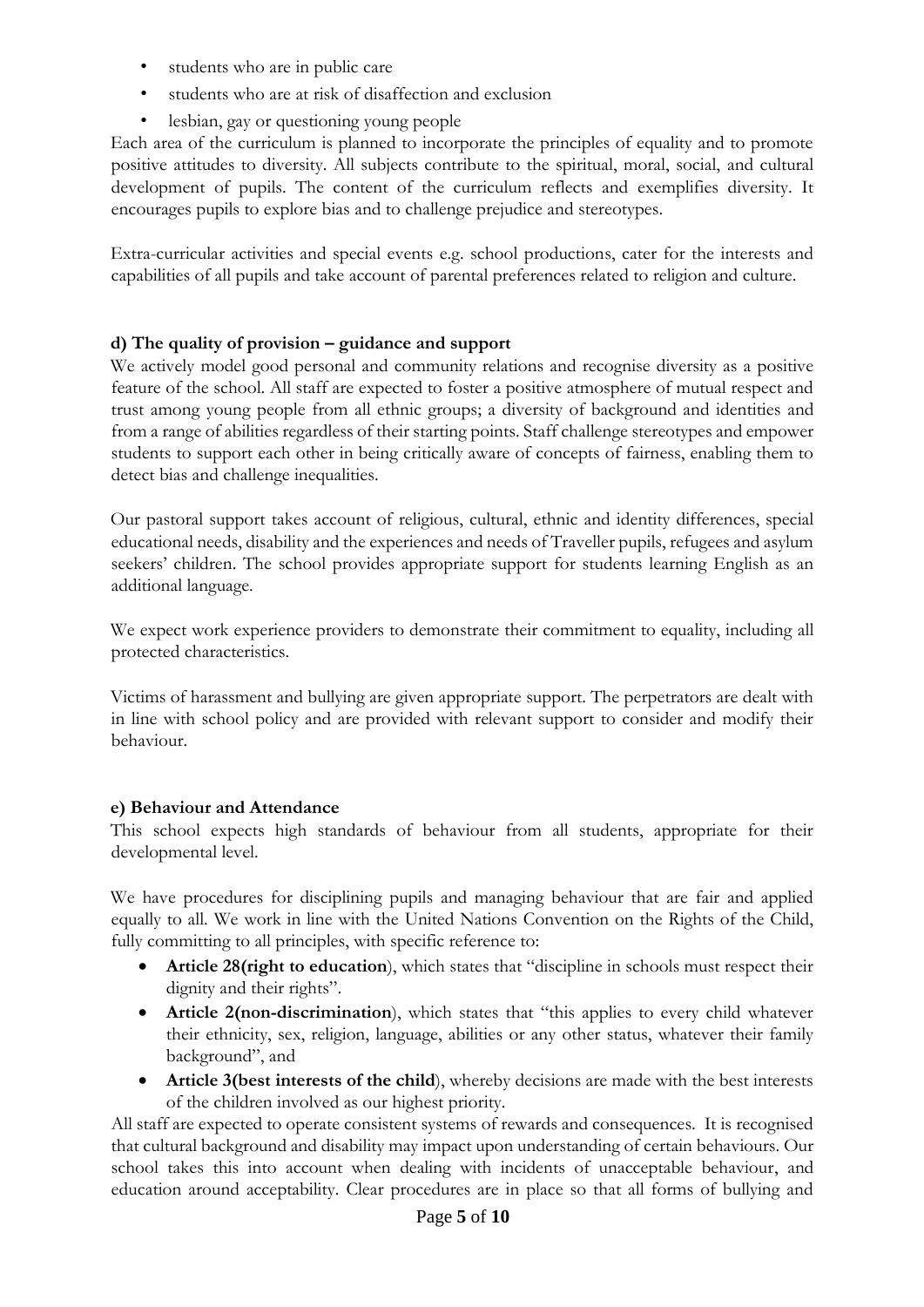harassment, including racism and harassment related to disability, sexism and homophobia, are dealt with promptly, firmly and consistently and are in line with policies and guidance such as those for anti-bullying and dealing with racist incidents. All forms of harassment are recorded, monitored and dealt with in line with relevant school policies. All staff are trained to deal effectively with bullying, racist incidents, racial harassment and prejudice and are offered support in handling such matters.

We encourage staff to explore their own views and attitudes to difference and to monitor their practice in relation to this policy. Adults in school take care to lead through example, demonstrating high expectations of all students. Staff receive regular training to update their awareness of equality, diversity and inclusion issues and procedures as well as giving them time to reflect on personal biases and practice.

We monitor exclusions by gender, ethnicity and special educational need. This school will take all reasonable steps to prevent the exclusion of a student for a reason related to any protected characteristic they may have.

Students, staff and parents are aware of policies and procedures for dealing with harassment. They know that any language or behaviour, which is racist, sexist, homophobic or potentially damaging to any minority group, is always unacceptable. Information and advice on attendance and exclusion is made available to parents/carers in accessible formats such as relevant community languages and large print.

We make provision for leave of absence for religious observance, for staff as well as students.

We monitor attendance by gender, ethnicity and special educational need. Action is taken in order to address any disparities between different groups of pupils. The school will fully support children with long-term medical needs who may have an erratic attendance because they are in and out of hospital.

#### **f) Partnership with students, parents, carers and the wider community**

We monitor parental involvement and look to raise participation of under-represented groups of parents and sections of the community. Information and meetings for parents are made accessible for all. This school encourages participation of under-represented groups in areas of employment e.g. through work experience placements

Progress reports to parents/carers are clearly written and free from jargon to encourage parents to participate in their child's education. Where necessary information is available in languages and formats other than English. Parents with a disability or with learning difficulties will be able to access school information.

Parents are fully involved in the school-based response for their child with special educational needs, understand the purpose of any intervention or programme of action and are told about the parent partnership service when SEN is identified.

When necessary, the school works in partnership with parents and the community to address specific incidents and to develop positive attitudes to difference.

The school's premises and facilities are equally available and accessible for use by all groups within the community.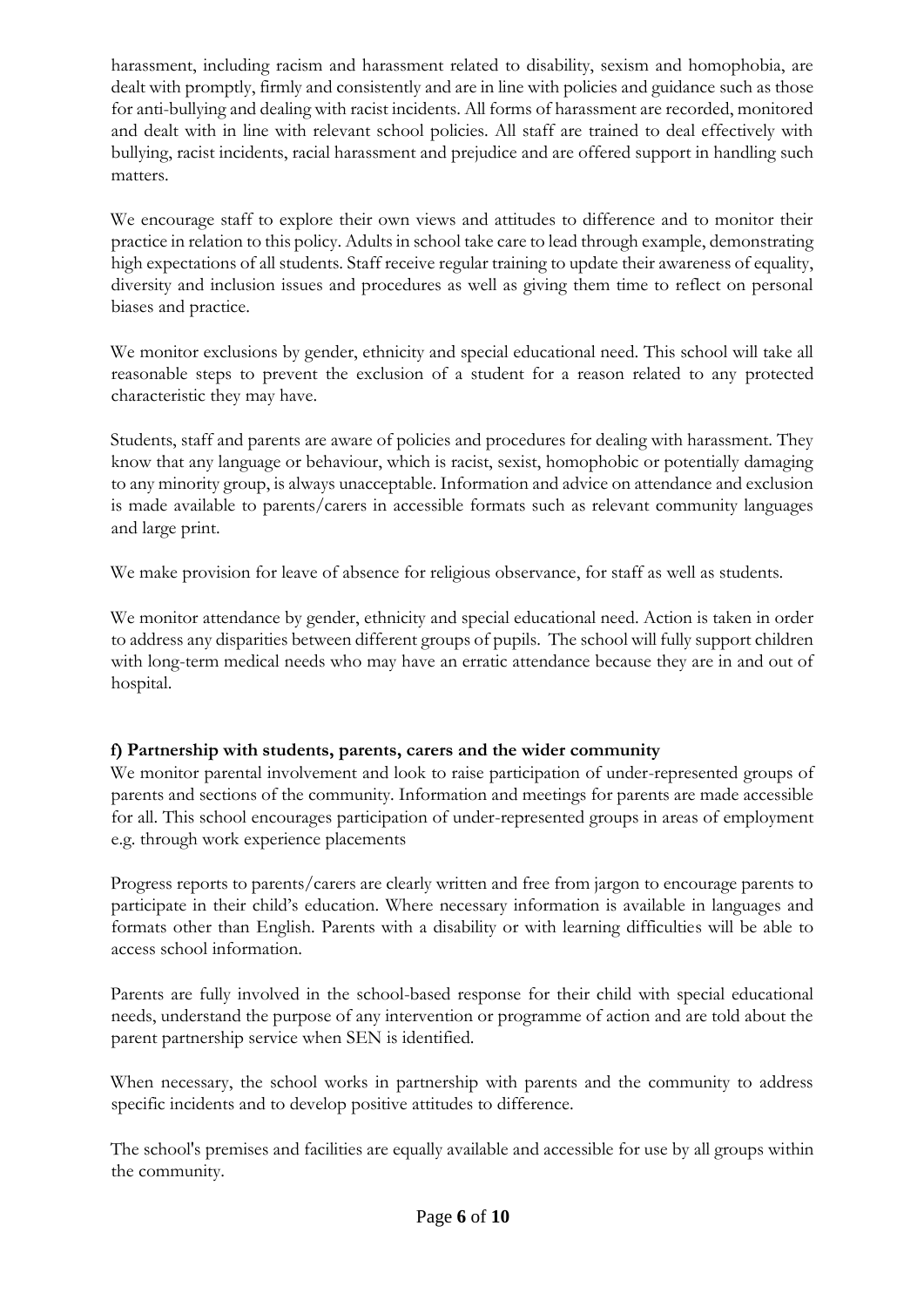#### **g) Leadership and management**

Steps are taken to ensure the school's admission process is fair and equitable to all pupils who are deemed eligible for a selective school.

This school does not discriminate against a disabled student or on the basis of any protected characteristic in the arrangements it makes for determining admission.

We will admit students with already identified special educational needs. Students with statements of special educational needs will always be admitted unless, through the statutory assessment process, it is demonstrated that the student's inclusion would be incompatible with the efficient education of other children.

Comprehensive information about students' ethnicity, first language, religion, physical needs, diet etc. is included in admissions forms and gathered at admissions interview.

The school adheres to recruitment and selection procedures which are fair, equitable and in line with statutory duties.

We welcome people from under-represented groups to apply for positions at all levels in the school and ensure recruitment and selection processes are monitored. Equality and diversity practices are reflected in our school's employment processes.

Everyone associated with the school is informed of the contents of this policy. All staff and visitors must support the ethos of the school, promoting equality and challenging bias and stereotyping wherever they observe it. We will ensure that staff training continually highlights equality issues. Equality, Diversity and Inclusions incorporated in the induction programme for new staff.

The skills of all staff, including non-teaching and part-time staff are recognised and valued. All staff are given status and support and are encouraged to share their knowledge. Staff and visitors provide a wide range of role models and the school strives to reflect the diversity of the local and wider community.

This school opposes all forms of discrimination and seeks to eliminate bias and prejudice which may be present in our community.

#### **h) Linguistic Diversity**

We recognise the rich and varied cultural backgrounds of our community and celebrate the diversity of languages in our school through specific event.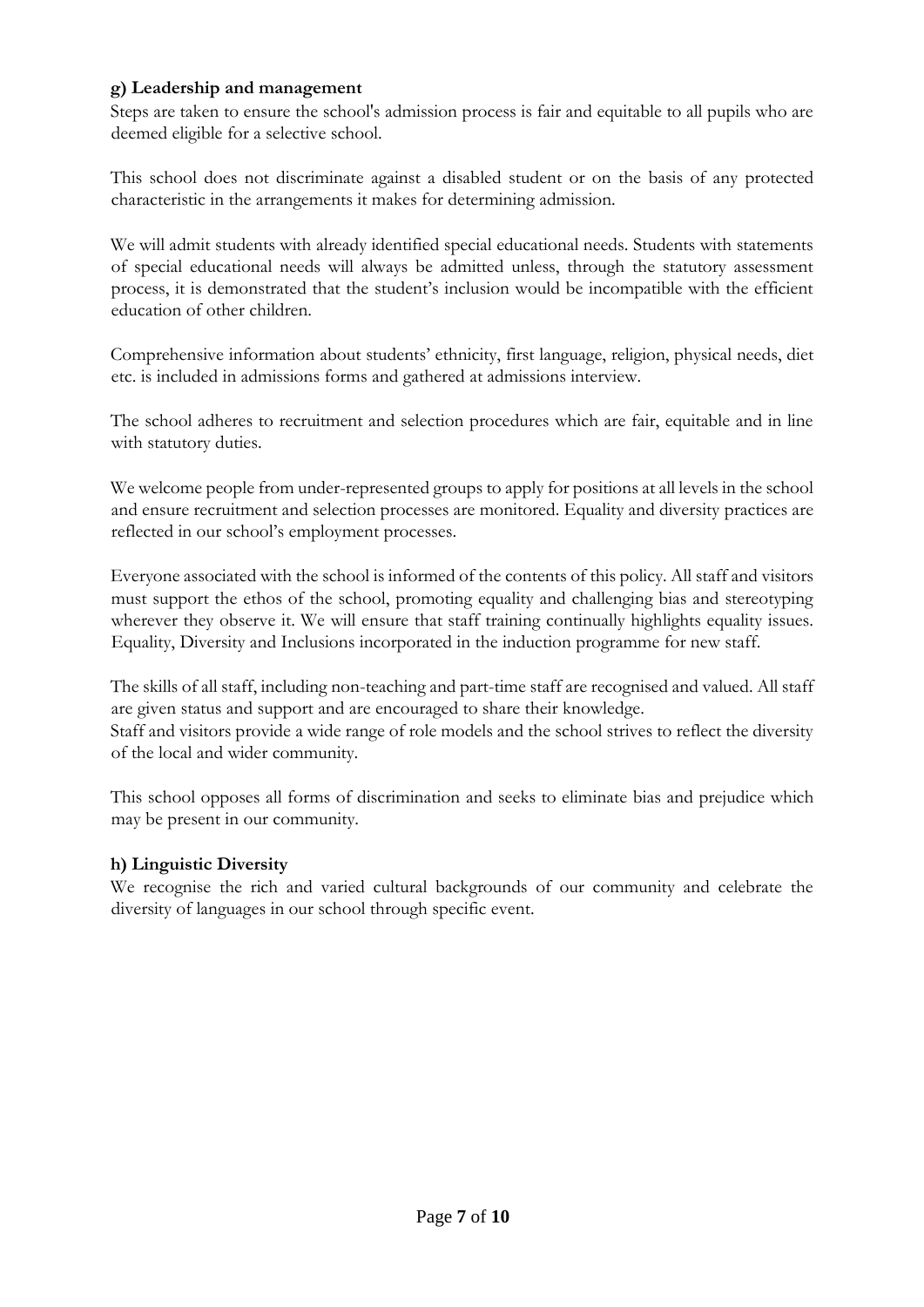#### **Objectives – what will be done Strategies – How are we going to do it? Led by? When? Evidence of Impact**  To embed equality and diversity practice in the school community so that all members of the community feel that they are a Holcombe Citizen. • Through the school's curriculum, form activities and assembly programme, and through communications with parents. • Regular staff training to update understanding of Equality and Diversity practices. Monitoring of equality within the classroom by SLT, HoDs and HoYs Monitoring of equality of opportunities by HoYs. • Embedding the articles of the UNCRC as a member of the UNICEF Rights Respecting Schools Award. AP-Equality and **Diversity** and SLT Ongoing. Incidents involving intolerance or prejudicial behaviour rare. Recorded school activities designed to combat inequality. All members of the community feel free to be who they are in a welcoming and supportive environment. To ensure equal access to learning and other enriching activities for all students. • Use of regular central assessment data to scrutinize equality performance throughout the year and make appropriate interventions :SLT, HODs and HOYs to use Assessment Data provided to develop specific planning for meeting equality gaps within class SLT HODs and HoYs On-going  $\vert$  Data shows that no differences in progress can be attributed to reasons of inequality

### **7. Holcombe Grammar Equality Objectives**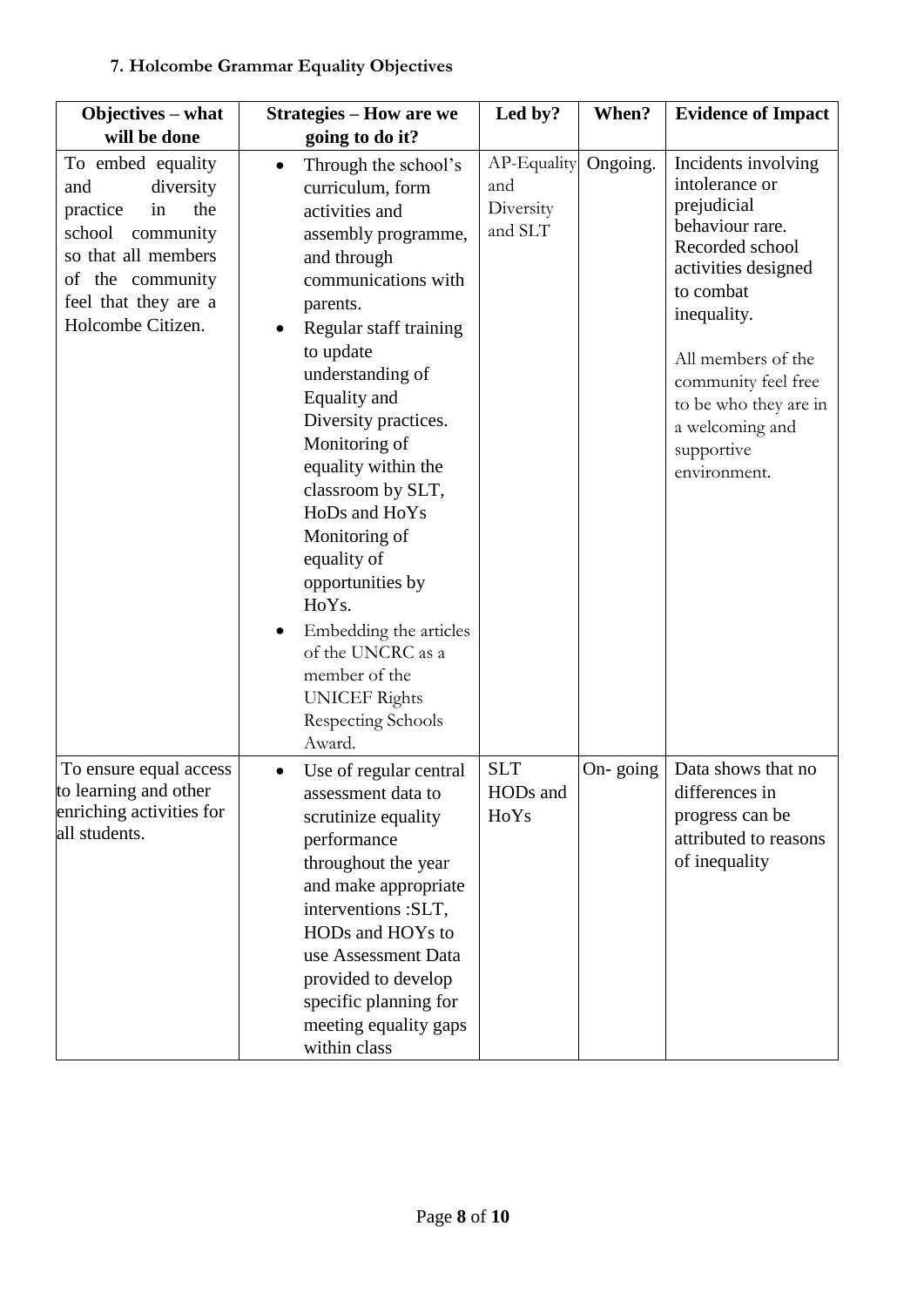| Using materials that                              | <b>HODs</b> | Ongoing | Schemes of work       |
|---------------------------------------------------|-------------|---------|-----------------------|
| reflect the diversity of                          | <b>HOYs</b> |         | which show planning   |
| the school, population                            | <b>SLT</b>  |         | to address            |
| and local community                               |             |         | stereotypes.          |
| without stereotyping                              |             |         |                       |
| Exemplifying attitudes<br>$\bullet$               | AP-EDI      |         | Whole school shift in |
| and values that                                   |             |         | attitude to EDI. Rare |
| challenge any                                     | <b>SLT</b>  |         | incidents of          |
| discriminatory                                    |             |         | discrimination        |
| behaviour or prejudice<br>Providing opportunities | <b>HOYs</b> |         |                       |
| $\bullet$<br>for pupils to appreciate             | <b>HODs</b> |         |                       |
| their own culture and                             |             |         | Cultural passport     |
| celebrate the diversity                           |             |         | actively used to      |
| of other cultures                                 |             |         | support students      |
| Seeking to involve all<br>$\bullet$               | <b>HOYs</b> |         | access to enrichment  |
| parents in supporting                             | <b>HODs</b> |         | activities.           |
| their child's education                           |             |         |                       |
| Utilising teaching                                |             |         |                       |
| approaches appropriate                            | <b>HODs</b> |         | Schemes of work       |
| for the whole school                              |             |         | which reflect         |
| population which are                              |             |         | inclusivity of        |
| inclusive and reflective                          |             |         | teaching approaches.  |
| of our pupils.                                    |             |         |                       |
|                                                   |             |         |                       |
|                                                   |             |         |                       |

### **Appendix 1**

#### **KEY LEGISLATION**

*(Please note legislation made prior to 1988 is not available online)* 

| Area                  | Legislation                                                                                     |
|-----------------------|-------------------------------------------------------------------------------------------------|
| Gender (sex)          | Sex Discrimination Act 1975, as amended<br>Equality Act 2010                                    |
| Gender (reassignment) | Sex Discrimination (Gender Reassignment)<br>Regulations 1999, as amended Equality Act 2010      |
| Race                  | Race Relations Act 1976, as amended<br>Race Relations (Amendment) Act 2000<br>Equality Act 2010 |